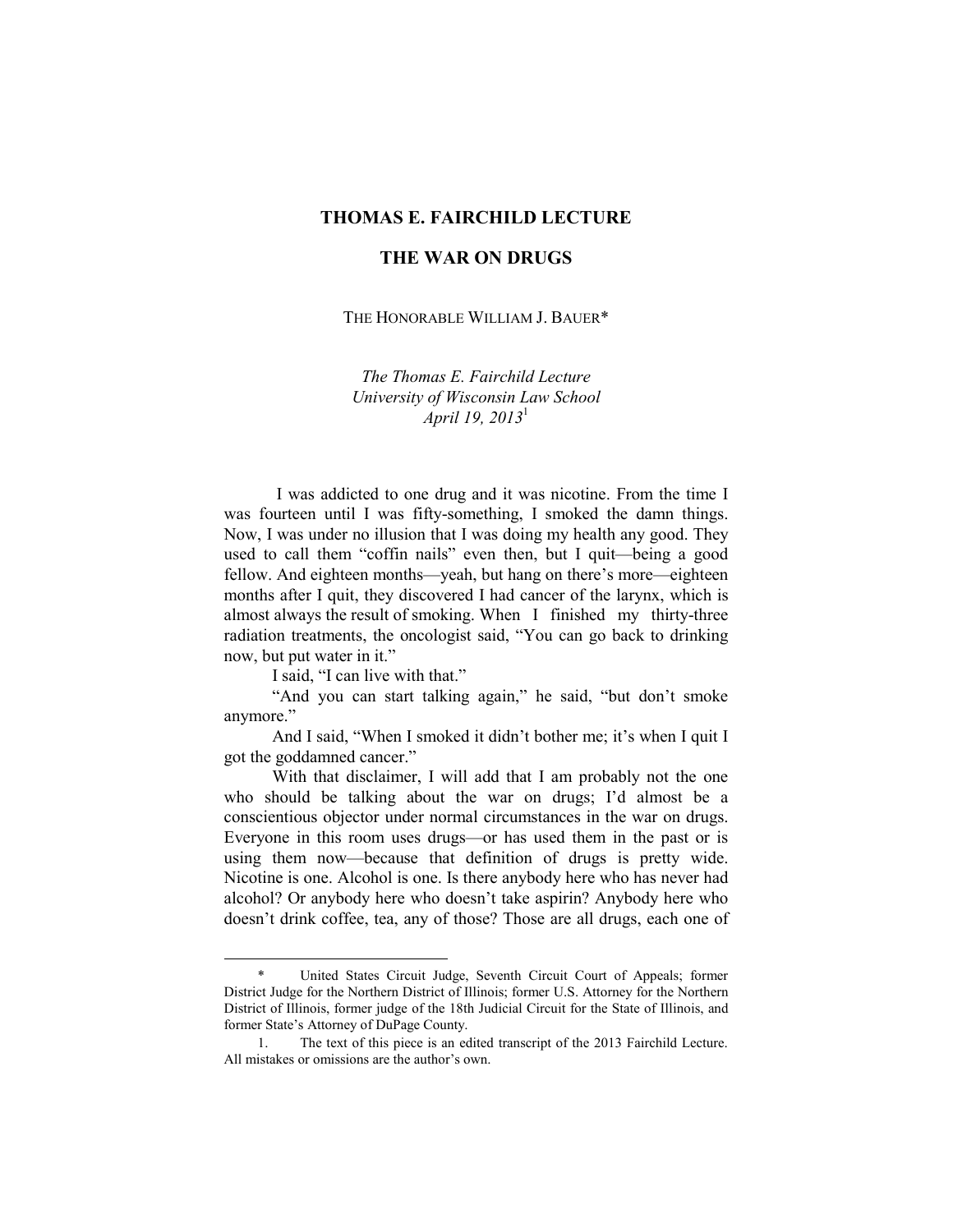them. The concept of calling a war on drugs is a uniquely American thing. We are a war-like people apparently. We have a war on poverty, a war on drugs, and so on.

 Another disclaimer: I was born in 1926 in Chicago and I grew up on the south side during the depression at 70th and Woodlawn—a neighborhood that was not exactly in the boondocks or someplace removed from humanity. But if I had wanted to have a marijuana cigarette when I entered high school or finished, I wouldn't have known where to go. There were none available. Narcotics in those days were a different sort of thing. We didn't worry about it much. But by the time my children were in high school, they damn well knew where they could get it, and I will say something more about that later.

Drugs have been with us for a long, long time. Dated about 1700 B.C. in Macedonia, there's a column chiseled in the rock setting out a list of pharmaceuticals and what they're for. So it's been around that long. If you read *The Iliad* and *The Odyssey*, Homer refers to the "Cup of Helen," which was a narcotic form that they used then.

The most effective drug known for relief of pain is morphine. One of the problems with the discussion of the war on drugs is the definition of both war and the definition of drugs, as I've said. We're not fighting *all* drugs. I just said so. But we import, every year, 400 tons of poppy, opium, legally—not illegally, but legally—because we use it. We produce things from it. It's kind of difficult to talk about a war when we have an internal argument about it.

In 1983, a number of people in this room were present during the Seventh Circuit Bar Association meeting, where I was conducting a Socratic dialogue on the subject of the war on drugs. I see some smiles of recognition. I don't know if you've seen these dialogues: I walk down and ask questions of people, and they answer and we move back and forth. It requires differences of opinion, and there were on that panel.

There were fifteen members of the panel, including the prosecutor in the *Noriega*<sup>2</sup> case. (Does *Noriega* mean anything to you? He was president of Panama. We indicted him and convicted him.) The former drug czar under Nixon was on the panel. There were some defense lawyers, some prosecutors, and some people who were abstractly interested, including two doctors. And, among other people, there was Judge Posner. Judge Posner was a fairly recent addition to the bench, and he was fairly well known on the intellectual circuit. So I got to Posner about a half an hour into the lecture and I said, "Judge Posner do you think we have a war on drugs?"

He said, "I don't know, but if we are at war, we're losing."

-

 <sup>2.</sup> *United States v. Noriega*, 746 F. Supp. 1506 (S.D. Fla. 1990), *aff'd*, 117 F.3d 1206 (11th Cir. 1997).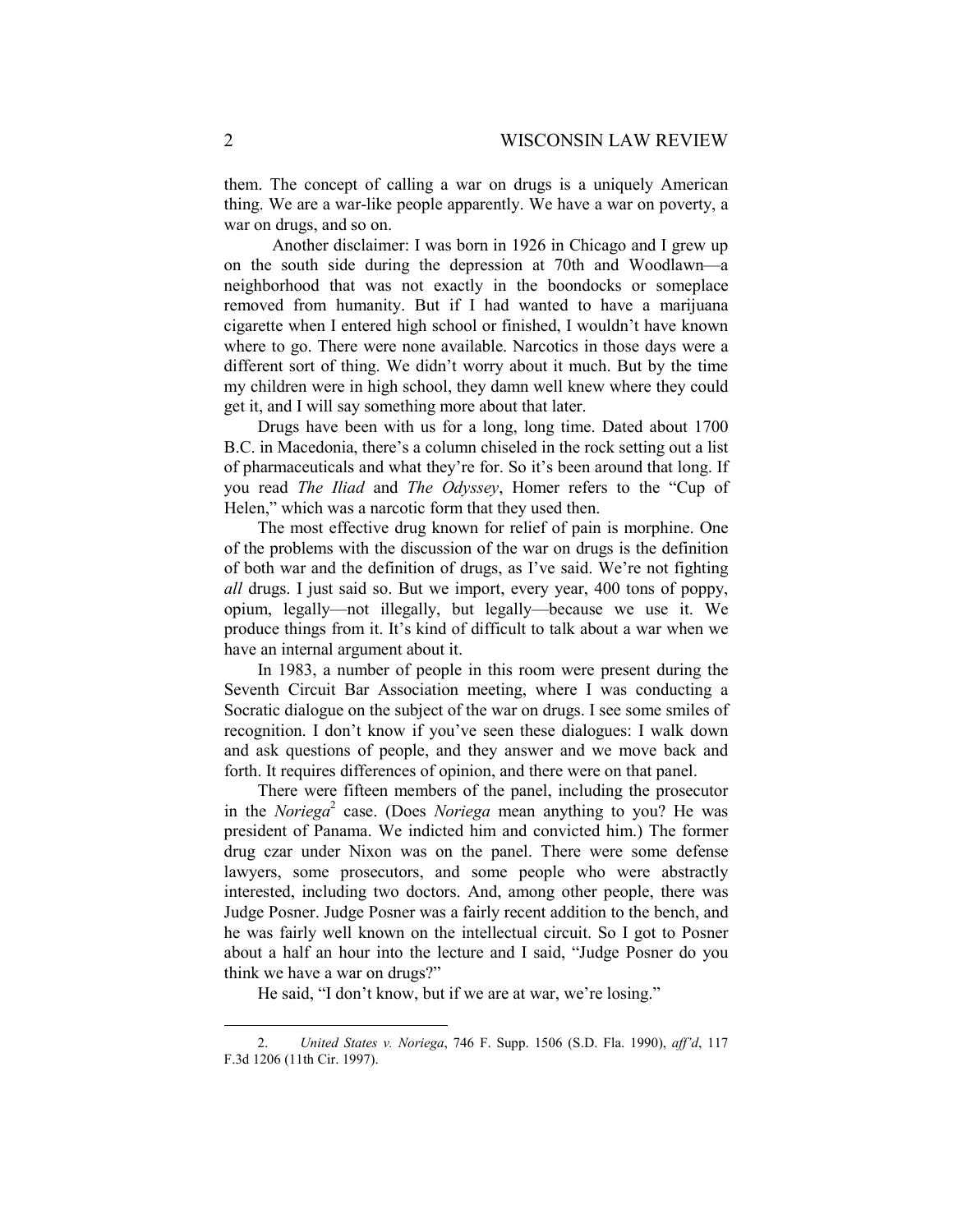I said, "Do you have any solution to that?"

And he said, "Yes, they ought to legalize it."

I looked out at the crowd—there were 450 people there; they had already pegged him as a far right nut; and they thought this was the craziest thing. I knew what the answer would be, not because I had asked the question before, but because he's a Libertarian. He thinks the government ought to stay out of people's personal habits. So I said, "Why do you think that, Judge?"

And he said, "Because—why should we spend billions of dollars to keep people from killing themselves? If they have that object in mind, why should we intrude ourselves?" He said, "We do not ban double cheeseburgers, and they kill themselves with that. We tried to ban alcohol, and it didn't work." He said, "So the fact of the matter is, it doesn't work. Why shouldn't we just say 'okay'?"

I asked, "Would you put any limitation on it at all?"

He said, "Certainly: the same as with liquor. Children should not be allowed to have these narcotics." I thought, *Aha*. *Like they don't smoke cigarettes or don't drink beer when they're underage.* At any rate, that was his position. He is not alone in that position. There are more people who are involved who feel the government ought to stay the hell out of it.

More than that, we have another little problem. The drugs that we're concerned about are the ones that become addictive, that cause your dependency. Dependency is a problem, and your tolerance becomes increasingly obvious early on. More and more and more is required of the drugs for you to reach the same level of high that you had earlier. We have had these mixed discussions for years.

Now think of the date of my birth: it was 1926. The first laws in the United States against drugs were passed in 1914. Before that, there was no law against the use of drugs. They sold heroin in cough syrup, and it said right on the bottle "contains heroin." And heroin, my friends, was introduced to the country by the government—the United States government. Frank McGarr, who was a member of the district court, said one of the great lines of all times: whatever the federal government does, it does more or less badly.

But at any rate, what they were seeking was a cure for what they called "soldier's disease." That is because the soldiers during the Civil War became addicted to what they were getting, which was morphine. Now let me tell you something about morphine: it's a product from the opium poppy. It is the most effective pain killer we have discovered. Short of death, I know of no other drug that will attack pain as rapidly. It's widely used in the medical circuit because it's good. It helps people out. They had no idea what morphine did, but in the days of the Civil War, I call your attention to the fact they were still doing surgery without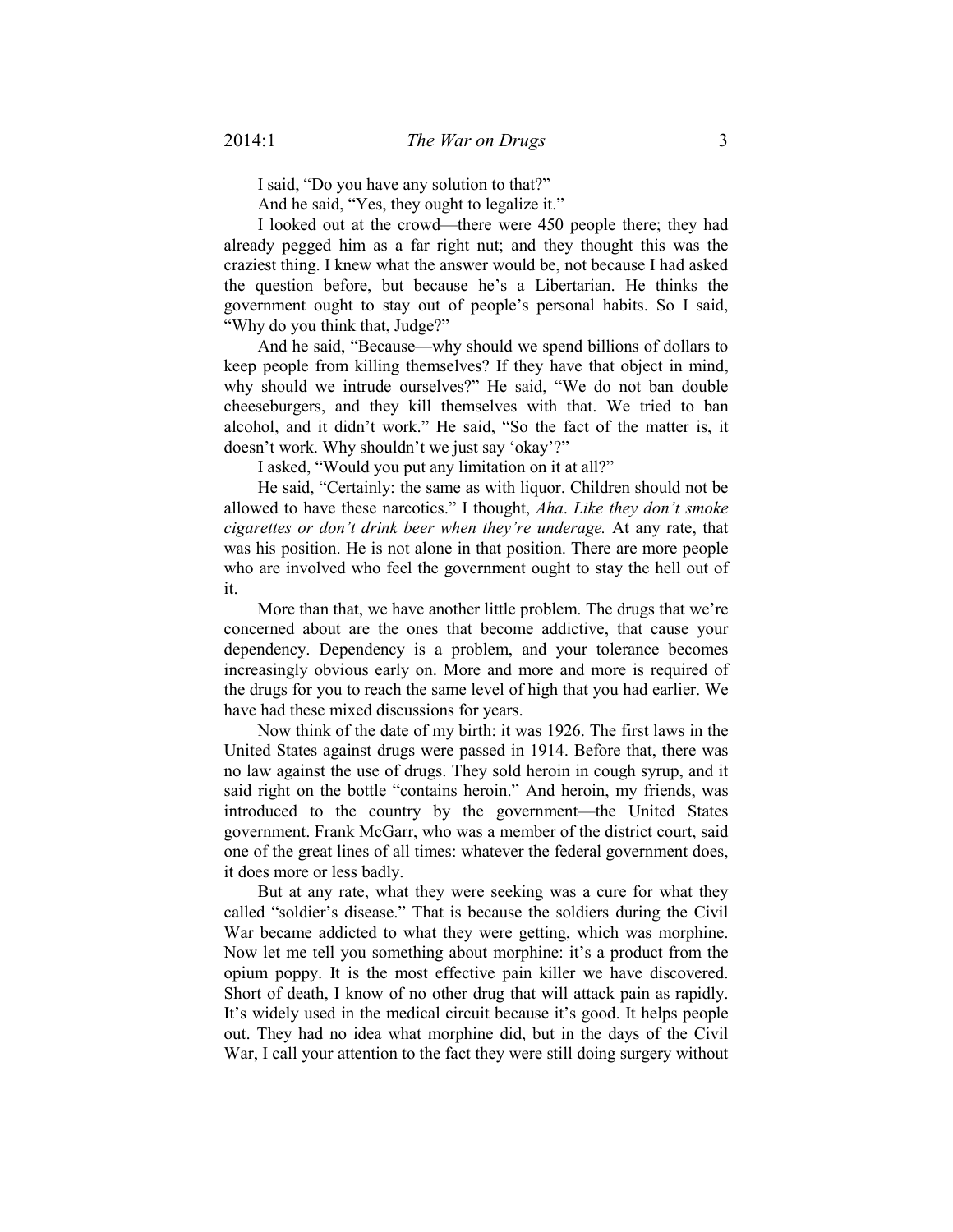anesthesia, and the pain was enormous; it lasted and lasted and lasted. When they could find enough morphine to reduce the pain, they used it freely.

I pause again and back up. The hypodermic needle was invented in 1847 in Europe. It got to the United States in 1853, just in time for the Civil War. And what bothered most of the doctors who were working on patients in those days was the lack of *enough* morphine and *enough* needles to keep people from screaming and dying in absolute, utter agony because their limbs were being sawed off while they sat there and gritted their teeth. The problem was, of course, they had no idea of the addictive quality.

After the war was over, literally hundreds and hundreds of soldiers and sailors were back, and they continued to crave morphine and use it. They'd do anything to get it—and the government supplied it. Then they introduced something to kind of remove morphine; they introduced heroin. Now heroin has no medical use at all. It isn't worth a damn. It did, however, get rid of their dependency on morphine—but it went into a worse thing.

Now, while I was U.S. Attorney, there was a big drive to bring in a different drug that would get you away from heroin, and it's in use now. I want you to know as a historian, I was a little nervous about it. Their track record in this area was not exactly great. I didn't know what the hell that was going to do. I remember, too, that one of things that contributes to the problem we have is the fact that we overemphasize all problems.

In the 1930s, when I was a boy, there was a movie called *Reefer Madness*. Did anybody ever see it or hear of it? I do not recommend it really except as a comic relief program. It predicted the most dire things from the use of marijuana. The response was, of course, that the legislators—state and federal—had to do something about it, and they passed more and more aggressive laws against use of it. And I want you to know they're still at it.

I've been on this court, as you've just heard, since January 3rd of 1975. This past Monday, for the first time, I listened to a case involving khat. It's used in the horn of Africa freely, and I would guess it got here around 1997 and took a while to work its way up. It is chewed by 98 percent of the adult population in places like Somalia. But they came here, and they brought the habit with them. They function quite well, but we put it on our proscribed list. That's not the first time. The Harrison Act—which is the 1914 act that outlawed heroin, the use of heroin, and a whole lot of other things—had put through things, and one of the things they put in erroneously was cocoa, cocoa leaves, and so on. Cocoa leaves have a narcotic affect; so do cigarettes—so, by the way, does coffee, so does tea, so do all of them. But they'd been chewing it for hundreds of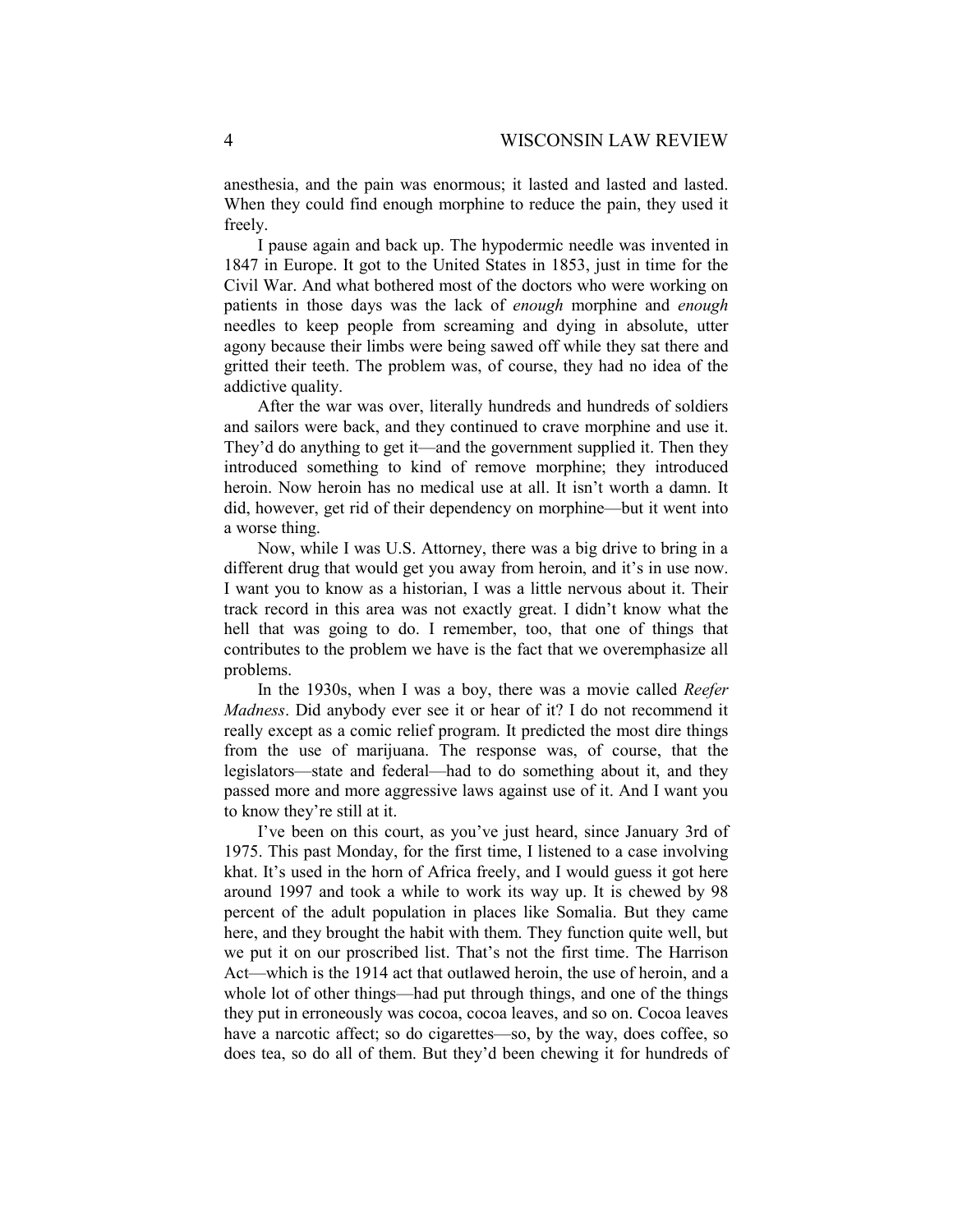years without any visible harm. The cocoa plants come from Central America and South America and are grown in the high Andes where life is kind of grim, and it's used because it puts you over the tough spots. You can stand the high altitude, the cold weather, and the miserable things. But they've been chewing it for years. When those natives come down from the higher altitudes, they frequently, almost always, stop chewing cocoa leaves, and they don't have any withdrawals, symptoms, or anything else. But, it is on our proscribed list; you can't use it.

I yield to no man in my horror of watching people who are addicted to drugs. I have, in my years of floating around, seen people in withdrawal on jail floors. It is not anything to watch that's pleasant. There has to be a medical solution to the problem. And, that is another area where we have distinct differences of opinion.

I'll give you a couple of other statistics. Nine-tenths of all the poppy production is in Afghanistan. Price is economic incentive—it's 9 percent of Afghanistan's economy. So we try to stop it. What we're doing is raising the price. By the way, there is surplus—and has been for years and years—of the production of cocaine for medical use. Cocaine came here in the 1880s. It has very pleasurable affects they tell me. It's a recreational drug of choice among the wealthy. Crack just speeds up the thing. Smoking crack is cocaine at a higher power. But cocaine, if you remember, was talked about as far back as "I get no kick from cocaine. Mere alcohol doesn't thrill me at all." It was a very popular song over the years. "I Get a Thrill out of You" is the song, by the way, in case you're curious.

My favorite song, however, was during the Gulf Wars. The government discovered the use of another byproduct, and they used it to enhance the ability of people to put up with a tremendous amount of hard work and so on. All the armies used it—the Japanese army, the German army, the American army. It came out under the name of Benzedrine as a commercial product in 1932, and it was in use. It was not highly prescribed, but you could buy it over the counter.

Benzedrine came in different forms. I remember in 1947, one of the great popular songs was "Who Put the Benzedrine in Mrs. Murphy's Ovaltine."

I'll give you a couple of figures so you can get an idea of whether or not we are winning the war. These are statistics on drug-related crimes and where the people are. Nearly half of the inmates in the federal prison were serving time for drug offenses in 2011. Forty-eight percent of the people in there were serving time for that. But the government figured that out fairly late.

When I was U.S. Attorney, the warden of the Cook County Jail was a fellow named Winston Moore, a guy about this high with a head like a cannon ball, and he would drop his shoulders down and run his head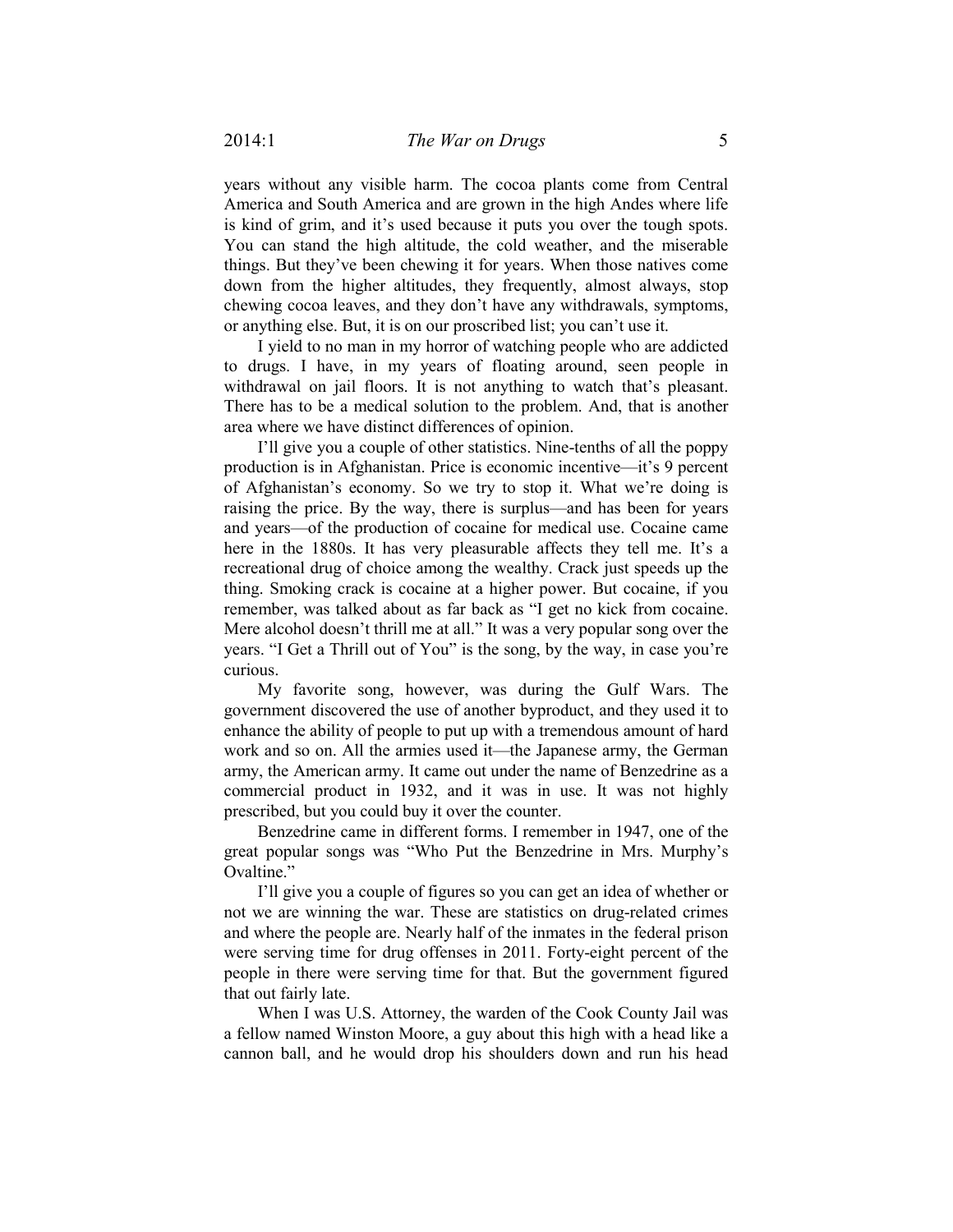right into the stomach of a recalcitrant prisoner. But he was a man of some sturdy position. I got a phone call from the Justice Department asking whether I knew Winston Moore. Well certainly I knew Winston Moore. I'd been state's attorney for DuPage County. They said, "Could you ask him to do us a favor? We have two professors from the University of South Carolina who would like to interview the prisoners, and he won't let them."

And I said, "Well, for what purpose?"

And they said, "Well, they've been commissioned to find out whether there is a connection between drug use and crime."

And I said, "What are they receiving for this magnificent thing?"

They said, "Two hundred fifty thousand dollars."

Now remember: this is 1970. That has to be about three quarters of a million dollars right now. So I said, "I shall call Winston." I said, "Winston, you could make me a big man at the Department of Justice. You could permit this."

"I don't want any pointy-headed professors here."

And I said, "Winston they're not there to expose the conditions of the Cook County Jail. They are engaged on an academic mission to find out something that will help humanity."

And he said, "Well, what is that?"

I said, "They're trying to find out whether there's a connection between drug use and crime."

There was a small pause, then he said, "How much are they paying them?"

And I said, "Two hundred fifty thousand dollars."

"I'll do it for fifty bucks. But," he said, "since it's you we'll let them come in."

I had kind of a whacky experience when I was state's attorney for DuPage County. To those of you who are not familiar with the Chicago Metropolitan area, DuPage County is immediately west of Cook County, just outside. Part of Chicago, believe it or not, is in DuPage County; the western half of the airport intrudes into the county. It is the wealthiest county in the state of Illinois. It is also the most educated county in the state of Illinois. The average educational level of the adult population is more than twelve years—that's the average. We used to pick jurors with presidents and vice presidents of companies all the way. The Chicago lawyers, by the way, thought we fixed the jury. And I said, "That's who lives here, for cripes sake. Argon National Laboratory is there, Batavia, it lures people of intelligence."

At any rate, their idea about a narcotic pitch to make the headlines was a druggist who was selling paregoric and wasn't keeping track of it. And I had the misfortune of making the first marijuana bust, but it also involved heroin. I didn't know where to find it myself, but some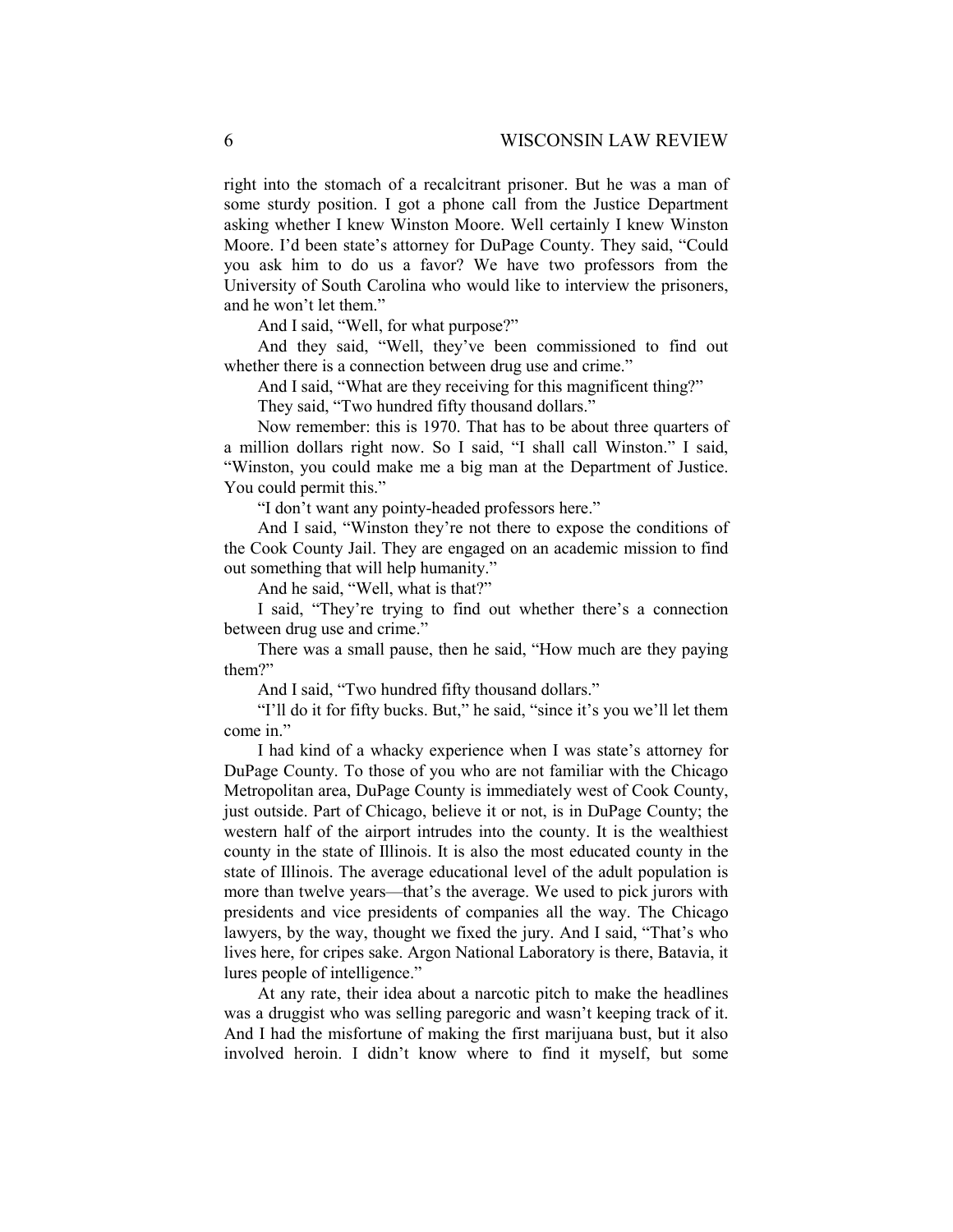newspaper reporter—who had recently graduated from the Dill School of Journalism and was trying desperately to earn at an earlier age an award from them—inquired around until he found a twenty-year-old who said he thought he could get some marijuana. So, he set up a purchase and then the reporter asked him whether he could get any heroin. He said he didn't know, but he'd look around. So he finally called and said yes, he found somebody with heroin and that he could buy the heroin. So the reporter set up a meeting where this delivery was to take place and then went to see his editor.

And his editor said, "You better go to the state's attorney and tell him what you're doing. This is illegal possession of evidence." So he came to see me.

So I said, "Okay, I'll go with you." So I went with him and with my chief investigator and made the bust, and of course he had the newspaper story, and he wrote it and so on. And several letters came to the editor saying that I was giving the county a bad name by making this. Why couldn't I just tell him don't do it, get out of town. You know, it's a good place to be. They're in favor of law and order. I start there by telling you that there is a difference.

Have you been paying any attention to the statistics going on now? My state, Illinois, is in the process of legalizing marijuana for medical use. It is, however, the eighteenth state that is doing that. Eight states have legalized it without restriction and two, Colorado and Washington, D.C., have approved it for recreational use. The city of Chicago, about a year ago, decided they would issue only tickets for those who had minimum amounts of marijuana. When I was state's attorney and when I went on the bench, the penalty for giving, loaning or handing to, or selling marijuana at any amount was a minimum of ten years in a penitentiary. So, if a seventeen-year-old boy gave his locker mate in high school a toke, it was a minimum of ten years. It made the legislature look good: they were against crime.

The difficulty is it was ridiculous. It was silly. Most state's attorneys simply ignored it. And a law that is ignored shouldn't be there at all. But I had the horrible position of sentencing somebody to ten years—a twenty-year-old—for ten years. He made three brilliant sales of lousy marijuana. I mean lousy, it was homegrown. You can grow it anyplace. And I gave him ten years and he made me pep up; he talked to me. I'm the judge and I said to him, "This is silly," and he said, "Judge, I know you have to do it; go ahead."

Well, he went to jail. I wrote to the governor and asked him to reduce it. The Governor was Ogilvie; he was a friend of mine and a law enforcement officer, former assistant U.S. Attorney and former sheriff, and he reduced it to five years. Then I called him and said, "You made a mistake. I want it reduced to time served even if it's only two weeks.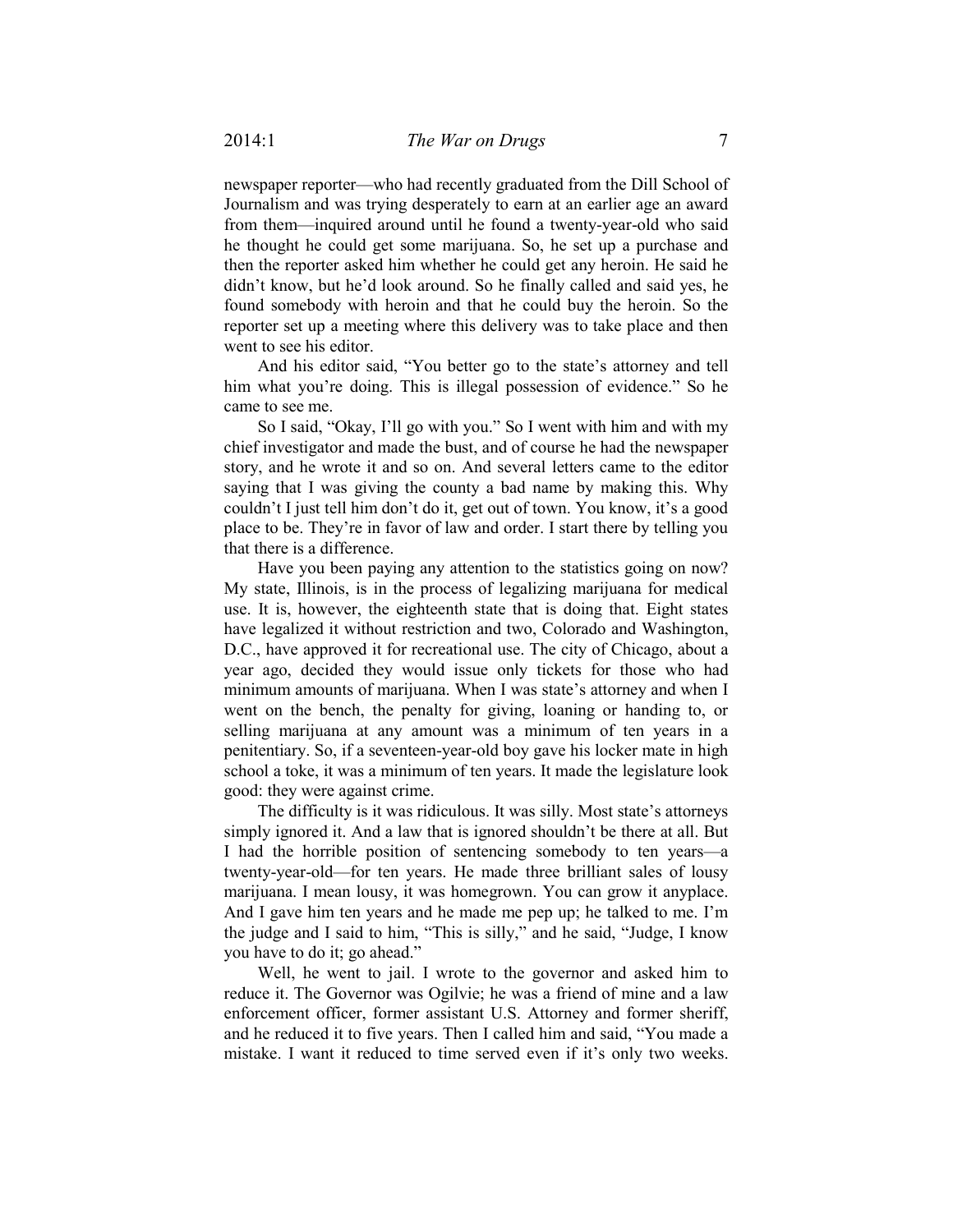This is just ridiculous." About three weeks after that—no three months after that—the Supreme Court of Illinois finally got around to saying it was a violation of the Illinois Constitution. It was cruel and unusual. It takes a while for those things to sink in. At any rate, he got out. He spent more time in jail than I would have wanted him to spend.

Now I want to read you something from what is one of my favorite books. It's *The Story of Law*, and it was written some long, long time ago.

It is directly contrary to the truth that law is something imposed by the legislative body upon the people. Acceptance has always been the theory and the fact. No rule of law was ever successful or ever endured unless it received practical general acceptance among the whole body of the people, for the simple reason that the universal human experience has demonstrated that a rule of law not accepted by any considerable portion of the people can never be enforced. The history of law is strewn and will continue to be strewn by just such palpable wrecks of law not enforced and not enforceable.<sup>3</sup>

The date of the publication of this by this genius was 1922. So nothing has changed since then. The *Chicago Tribune* of April 15th, 2013, said that polls show that 53 percent of the people in the state think that marijuana should be legalized. Nine states have issues pending. Eighteen have already legalized it, as I've said. And the fact of the matter is, if there is a war on drugs, we ought to declare that we won and get the hell out of there.

I think, as a matter of practical effect, there are better ways. There must be a medical solution to these problems. We cannot treat people who are addicted and get caught at it as criminals and punish them. What we are doing is raising the prices to make it more and more attractive for people to grow it, more and more profitable for people to produce it, and more and more people are being killed in the process—even those being shot on the streets in a gang war. About 70 percent of the shootings that go on in the city of Chicago now are drug-related. They're drug gang shootings because the money is so big. What made the liquor prohibition so poorly run was that the amount of money involved was so vast that it wound up tempting people beyond their power to resist—policemen, judges, citizens, everybody got involved because people wanted it. People took up drinking who would never have drunk before. And we wound up with a lot of deaths and leftover organized crime that's still floating around. I think we're slow learners, but what we ought to learn

-

 <sup>3.</sup> JOHN MAXCY ZANE, THE STORY OF LAW 271 (1927).